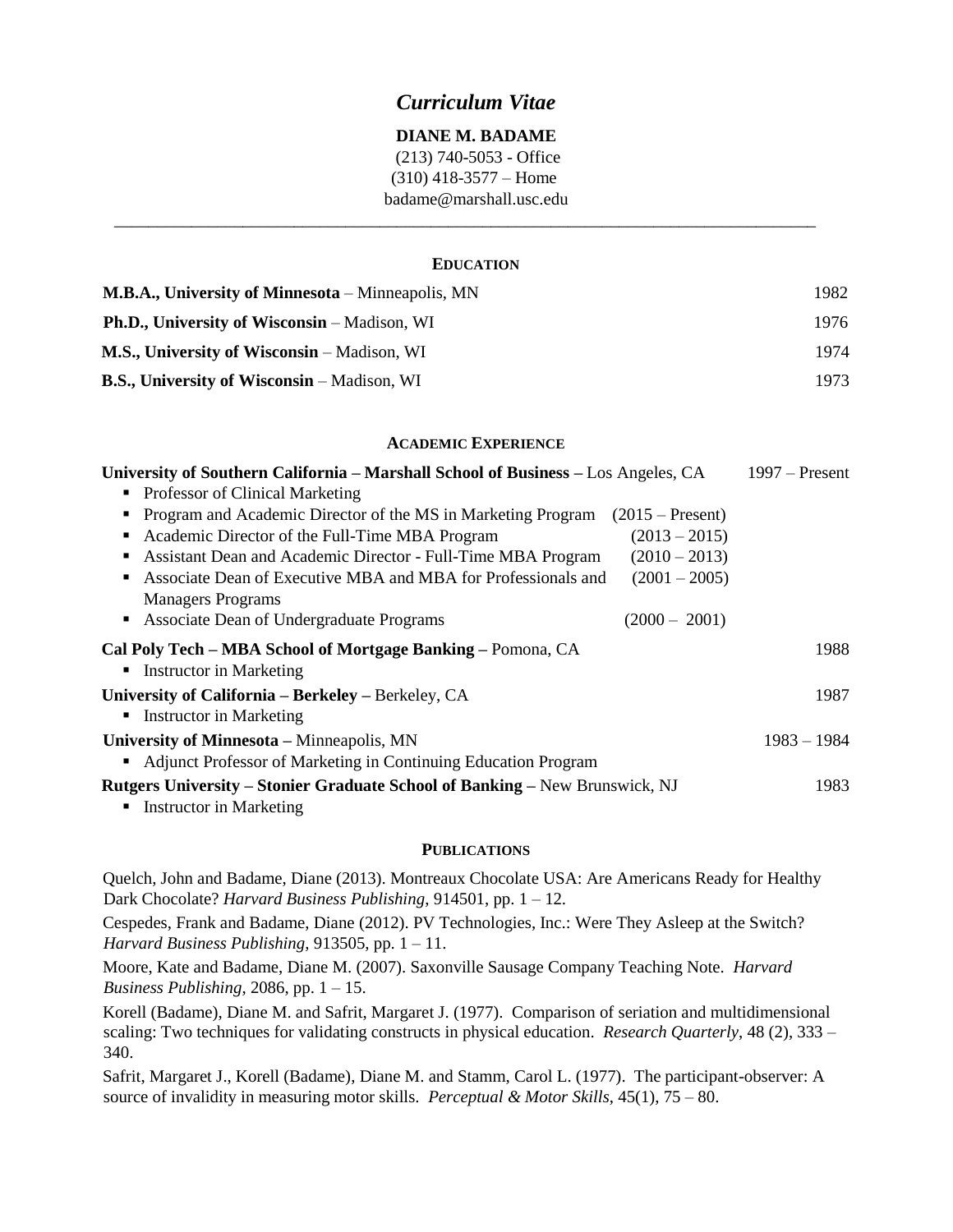# **CORPORATE EXPERIENCE**

\_\_\_\_\_\_\_\_\_\_\_\_\_\_\_\_\_\_\_\_\_\_\_\_\_\_\_\_\_\_\_\_\_\_\_\_\_\_\_\_\_\_\_\_\_\_\_\_\_\_\_\_\_\_\_\_\_\_\_\_\_\_\_\_\_\_\_\_\_\_\_\_\_\_\_\_\_\_\_\_\_\_

| Solutions for Quality Results - Palos Verdes Estates, CA<br><b>President and CEO</b>                                                                                                                                                                                                                                                                                                                                                                                                                                                                                                                      | $1998 -$ Present |
|-----------------------------------------------------------------------------------------------------------------------------------------------------------------------------------------------------------------------------------------------------------------------------------------------------------------------------------------------------------------------------------------------------------------------------------------------------------------------------------------------------------------------------------------------------------------------------------------------------------|------------------|
| • Conducted customer satisfaction research for seven years for Korn/Ferry<br>International, the world's largest executive recruiting firm with over 60 offices and<br>\$836 in revenues at the time of consulting from 2001 - 2008.<br>Founded Solutions for Quality Results, a marketing research and consulting<br>٠<br>organization specializing in the area of customer satisfaction research and new<br>product development. All marketing projects are custom-designed to best meet the<br>needs of each client.<br>• Services also include the development of custom-tailored quality and employee |                  |
| education programs designed to meet the specific requirements of each client.                                                                                                                                                                                                                                                                                                                                                                                                                                                                                                                             |                  |
| Weyerhaeuser Mortgage Company - Woodland Hills, CA                                                                                                                                                                                                                                                                                                                                                                                                                                                                                                                                                        | $1994 - 1997$    |
| <b>Senior Vice President and General Manager</b>                                                                                                                                                                                                                                                                                                                                                                                                                                                                                                                                                          |                  |
| Managed the Consumer Division, which originated first and second mortgage loans<br>٠<br>and equity lines of credit nationwide directly to consumers and through third party<br>referrals.                                                                                                                                                                                                                                                                                                                                                                                                                 |                  |
| • Originations in 1996 totaled \$101 million.<br>• Established the Consumer Division University to formalize curricula and centralize                                                                                                                                                                                                                                                                                                                                                                                                                                                                     |                  |
| division-wide training and education programs.                                                                                                                                                                                                                                                                                                                                                                                                                                                                                                                                                            |                  |
| USL Capital - San Francisco, CA                                                                                                                                                                                                                                                                                                                                                                                                                                                                                                                                                                           | $1990 - 1993$    |
| <b>Director of Corporate Quality</b>                                                                                                                                                                                                                                                                                                                                                                                                                                                                                                                                                                      |                  |
| Established and managed the Total Quality Management initiative for a company<br>with 11 operating units and over 800 employees.<br>• Developed and implemented ongoing customer and employee satisfaction research.                                                                                                                                                                                                                                                                                                                                                                                      |                  |
| • Established extensive training and ongoing quality progress audits.                                                                                                                                                                                                                                                                                                                                                                                                                                                                                                                                     |                  |
| <b>Bank of America - San Francisco, CA</b>                                                                                                                                                                                                                                                                                                                                                                                                                                                                                                                                                                | $1984 - 1989$    |
| <b>Vice President, Regional Manager</b>                                                                                                                                                                                                                                                                                                                                                                                                                                                                                                                                                                   |                  |
| • Established a residential real estate loan production organization of 115 employees in<br>12 locations throughout Northern California.<br>Managed the sales, marketing, processing, underwriting and funding of loans                                                                                                                                                                                                                                                                                                                                                                                   |                  |
| originated in Northern California.                                                                                                                                                                                                                                                                                                                                                                                                                                                                                                                                                                        |                  |
| Originations in the first year of operation totaled \$286 million.                                                                                                                                                                                                                                                                                                                                                                                                                                                                                                                                        |                  |
| <b>Vice President, Director of Marketing</b>                                                                                                                                                                                                                                                                                                                                                                                                                                                                                                                                                              |                  |
| • Managed the product management and development function for a \$9.5 billion<br>residential real estate loan portfolio.                                                                                                                                                                                                                                                                                                                                                                                                                                                                                  |                  |
| Developed and implemented an award-winning \$4 million advertising campaign.                                                                                                                                                                                                                                                                                                                                                                                                                                                                                                                              |                  |
| • Established extensive training and quality of service programs.                                                                                                                                                                                                                                                                                                                                                                                                                                                                                                                                         |                  |
| First Bank System - Minneapolis, MN                                                                                                                                                                                                                                                                                                                                                                                                                                                                                                                                                                       | $1980 - 1984$    |
| <b>Assistant Vice President</b>                                                                                                                                                                                                                                                                                                                                                                                                                                                                                                                                                                           |                  |
| Established and managed the product management and development department of<br>٠<br>retail financial services of a \$20 billion multi-bank holding company.<br>• Co-authored The Product Management Handbook, which was published by the Bank                                                                                                                                                                                                                                                                                                                                                            |                  |
| <b>Administration Institute.</b>                                                                                                                                                                                                                                                                                                                                                                                                                                                                                                                                                                          |                  |
| The Pillsbury Company - Minneapolis, MN                                                                                                                                                                                                                                                                                                                                                                                                                                                                                                                                                                   | $1977 - 1980$    |
| <b>Assistant Marketing Manager</b>                                                                                                                                                                                                                                                                                                                                                                                                                                                                                                                                                                        |                  |
| Managed various products in the Grocery Division, including an acquisition, the Speas                                                                                                                                                                                                                                                                                                                                                                                                                                                                                                                     |                  |
| Company.                                                                                                                                                                                                                                                                                                                                                                                                                                                                                                                                                                                                  |                  |

Directed marketing research studies in the Grocery Division.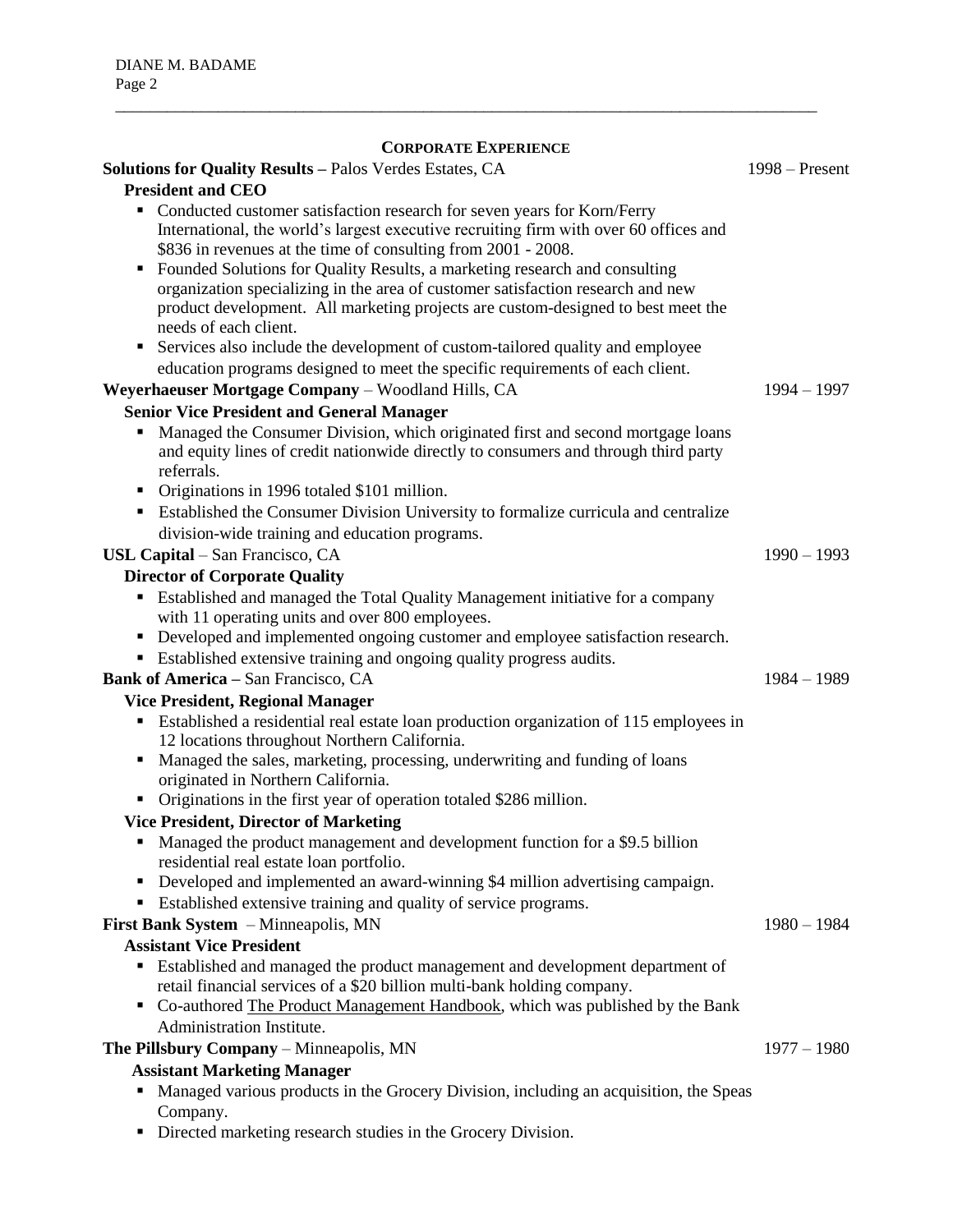### **PROFESSIONAL SERVICE**

\_\_\_\_\_\_\_\_\_\_\_\_\_\_\_\_\_\_\_\_\_\_\_\_\_\_\_\_\_\_\_\_\_\_\_\_\_\_\_\_\_\_\_\_\_\_\_\_\_\_\_\_\_\_\_\_\_\_\_\_\_\_\_\_\_\_\_\_\_\_\_\_\_\_\_\_\_\_\_\_\_\_

| " Co-author of Marketing Brief Cases and Reviewer of Marketing Core Readings Chapters<br>for the <i>Harvard Business Review</i>                                     | $2013 - 2017$ |
|---------------------------------------------------------------------------------------------------------------------------------------------------------------------|---------------|
| • Member of the Board of Directors of the MBA Roundtable                                                                                                            | $2010 - 2015$ |
| • Member of the Board of Trustees of the Executive MBA Council                                                                                                      | $2001 - 2005$ |
| ■ Vice Chairman of the Board of Trustees of the Executive MBA Council                                                                                               | $2004 - 2005$ |
| • Co-Chair of the Center for Research of the Executive MBA Council                                                                                                  | $2001 - 2005$ |
| • Member of the Board of Directors of the MBA Roundtable                                                                                                            | $2001 - 2005$ |
| <b>Judge for the American Resort Development Association (ARDA) Circle of Present</b><br>Excellence (ACE) Awards                                                    | 2000          |
| Reviewer of Advertising and Promotion Management textbooks                                                                                                          | $1999 - 2003$ |
| Guest speaker at the annual Pepperdine University Alumni Career & Business EXPO                                                                                     | 1999          |
| • Advisor to Yonsei Language Institute                                                                                                                              | 1999          |
| • Chairman of the University Subcommittee for the Advertising Career EXPO sponsored<br>by the Western States Advertising Agencies Association and the Ad Club of LA | $1998 - 2000$ |
| " Member of the Board of Examiners of the Malcolm Baldrige National Quality Award                                                                                   | 1993          |
| • Member of the American Society of Quality Control                                                                                                                 | $1991 - 1997$ |
| • Member of the Board of Trustees of the Pacific Graduate School of Psychology                                                                                      | 1990          |
| • Member of the Association of Governing Boards of Universities and Colleges                                                                                        | 1990          |
| • Member of the Education Committee of the Mortgage Bankers Association                                                                                             | 1988          |
| • Member of the Bank Administration Institute Trust and Financial Services Commission                                                                               | $1984 - 1985$ |
| • Member of the Bank Administration Institute Cash Management Commission                                                                                            | $1982 - 1983$ |

# **USC SERVICE**

| • Program and Academic Director – Master of Science in Marketing Program                                                                    | $2015$ – Present |
|---------------------------------------------------------------------------------------------------------------------------------------------|------------------|
| Assistant Dean and Academic Director - Full-Time MBA Program                                                                                | $2010 - 2015$    |
| Associate Dean of the Executive MBA and MBA.PM Programs                                                                                     | $2001 - 2005$    |
| • Chair of the Social Sciences Sub-Committee of the University Curriculum Committee                                                         | $2010$ – Present |
| • Member of the Marshall Graduate Instruction Committee                                                                                     | $2001 - 2014$    |
| • Member of the Vice Provost's Academic Programs Council                                                                                    | $2000 - 2001$    |
| • Participation in the American Advertising Federation's Most Promising Students<br>Program (Nominated and supported two USC Award Winners) | <b>2000</b>      |
| • Developed and presented Two Collaborative Learning Workshops to Marshall Faculty<br>hosted by the Teaching Excellence Center              | 1999             |
| • Advisor to Association of Integrated Marketing Organization                                                                               | $1998 - 2001$    |